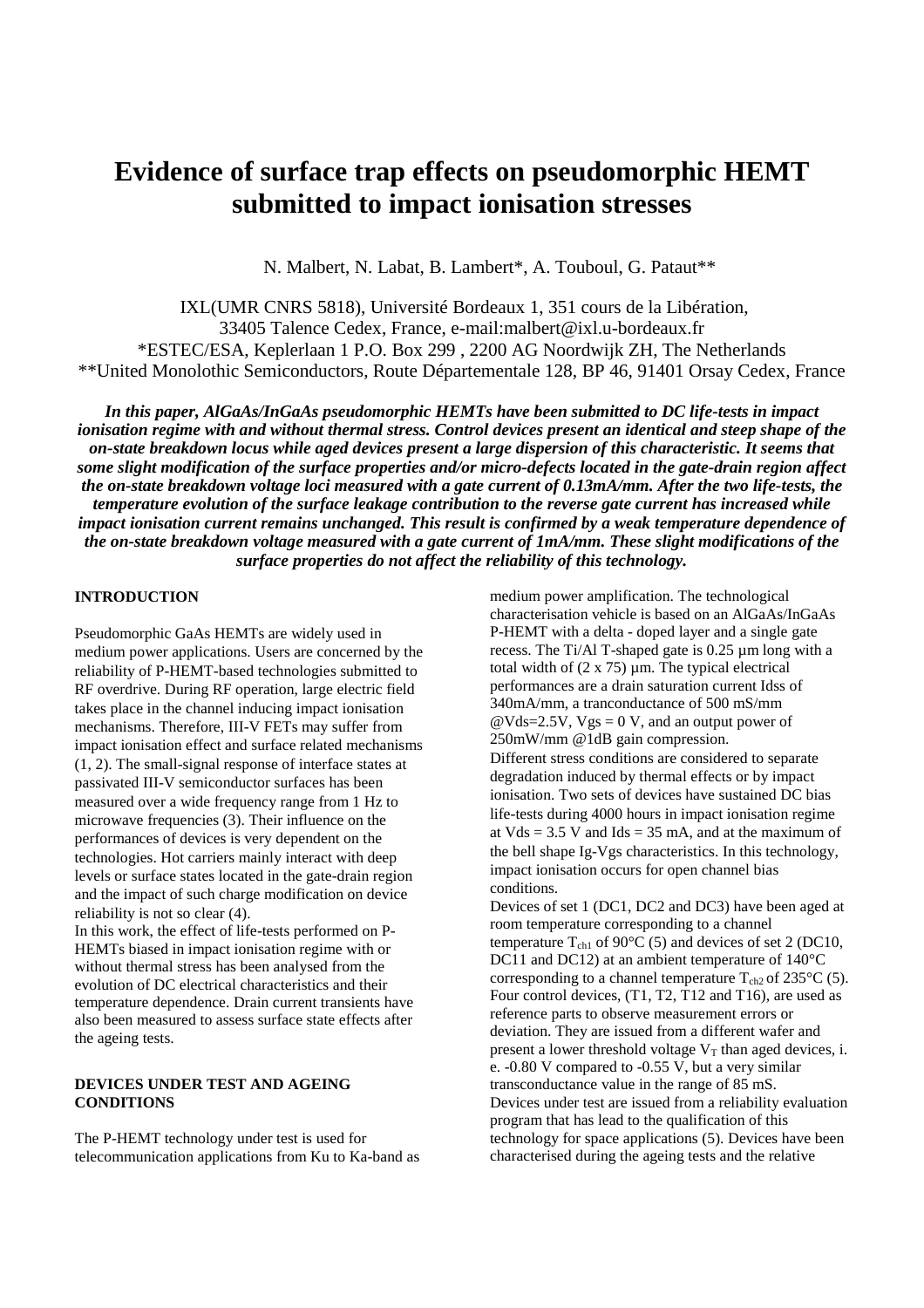parameter drifts remain clearly below the failure criteria that is a variation of  $\pm$  20% of the initial value for the saturation drain current, the transconductance and the threshold voltage. In particular, the transconductance evolution during the life-tests is in the range of –4% for devices of set  $1$  and  $-6\%$  for devices of set 2.

## **ON – STATE BREAKDOWN VOLTAGE LOCI AT ROOM TEMPERATURE**

The drain-source on-state breakdown voltage is measured by the gate current extraction technique (6). In this measurement, Ig is held constant at 0.13 mA/mm and Id is ramped from |Ig| to some reasonable value (7). The value of Ig is chosen to observe detailed mechanisms implied in the device breakdown (figures 1 and 2). The off-state breakdown voltage determined by the Id=|Ig| condition corresponds to the gate-drain diode breakdown. Therefore, the origin of the breakdown mechanism is first related to thermoionic field emission (TFE) and tunneling (probably assisted by interface traps) currents flowing through the reverse biased gate-drain diode. For all devices, it is verified that the higher the TFEtunneling gate current, the lower the drain-source offstate breakdown voltage values.

When the drain current increases, the opening of the channel begins and as the gate current is maintained at a fixed value, the drain-source voltage first increases then decreases. The breakdown mechanism is correlated with the impact ionisation onset in the channel. Therefore, the shape of the BVon characteristics is very dependent on the relative importance of each mechanism i.e. TFE tunneling gate currents and onset conditions of impact ionisation in the channel.

Control and aged devices present identical bell-shape curves Ig-Vgs at high Vds, except DC3 and DC12 that present a lower gate current contribution due to impact ionisation. For all aged devices in figures 1 and 2, the dispersion of the BVon locus shape is large while the



*Figure 1 : On-state breakdown voltage locus for one control device (T1) and for set 1 (DC1, DC2 and DC3) at 300K*

BVon locus of control ones (T1, T2) presents a steep transition from the off-state to the on-state breakdown regime. As a consequence, control devices present a very similar value of the BVon voltage around 4.7V. The shape of the BVon locus of aged devices is either hyperbolic (as for DC3 and DC12) or soft (as for DC1 and DC11) resulting in a large range of BVoff values from 2.9V to 6.6V. As the impact ionisation is an intrinsic and specific mechanism related to a given technology, a similar contribution of this mechanism can be assumed in control devices. Therefore, a soft shape of the on-state breakdown locus corresponds to a higher leakage gate current while a hyperbolic shape is related to a lower leakage gate current.

As a dispersion of DC parameters is observed after the two life-tests and as the ageing temperature is different, the life-test ambient temperature is not considered as an accelerating factor of degradation.

#### **EVOLUTION WITH TEMPERATURE OF GATE CURRENT AND BREAKDOWN VOLTAGE OF CONTROL AND AGED DEVICES**

To complete the comparison on the effects of the two different life-tests, DC characteristics have been measured in the temperature range of 125K to 350K. The figures 3 and 4 show the evolution with temperature of the reverse gate current, Ig-Vgs at high Vds. It is composed of a hole component due to impact ionisation occurring in the channel and a leakage current component. The bell-shape of these characteristics reflects the preponderance of the impact ionisation contribution at high drain-source bias over the leakage gate current. Control devices present a slight increase of the leakage current component when increasing the temperature (figure 3). Compared to control devices, a drastic evolution of the gate current is observed for aged devices of each set between 280K to 350K (figure 4).



*Figure 2 : On-state breakdown voltage locus for one control device (T2) and for set 2 (DC10, DC11 and DC12) at 300K*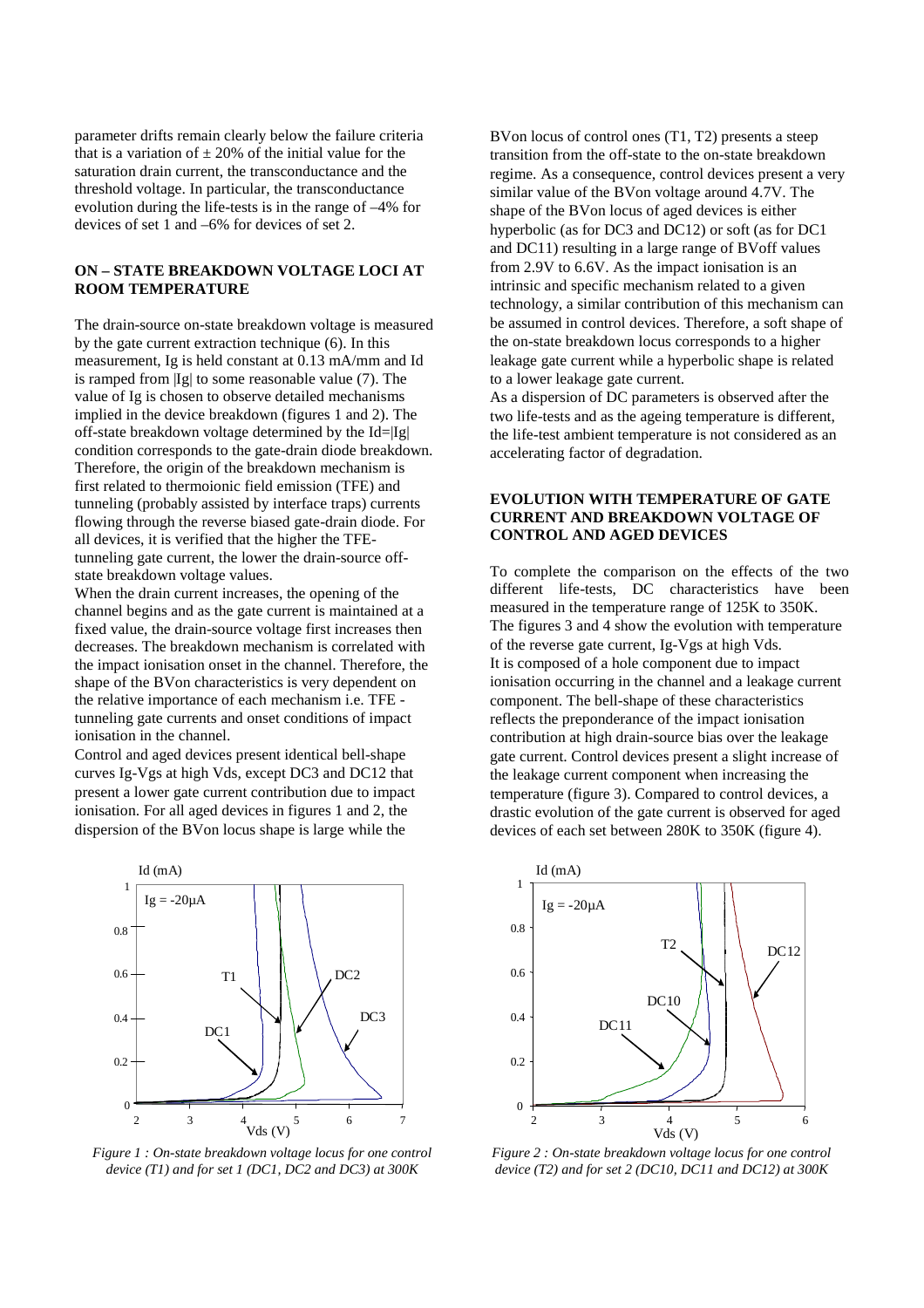

*Figure 3 : Evolution of a bell-shape curve with the temperature from 125K to 350K at Vds = 3.5 V for a control device (T2)*

The bell-shape curve amplitude remains constant indicating that the impact ionisation effect is not dependent on temperature for this technology. Hence, the temperature evolution of the reverse gate current is attributed to a surface leakage current (8) controlled by surface states which kinetics has changed after ageing. The temperature variation of this surface current has been quantified through an activation energy that is 0.09 eV for control devices and 0.14 eV for aged devices in the 280 K-350K temperature range.

The evolution with temperature of the on-state breakdown voltage BVon measured with an injected gate current of 1mA/mm is plotted in figure 5 for one aged device of set 2. After the two types of life-tests, the onstate breakdown voltage presents a similar and weak decrease with increasing the temperature from 125K to 360K.

This result is consistent with a positive temperature coefficient of the electron ionisation rate in InGaAs material (1). For open-channel bias conditions, the breakdown voltage locus reflects the impact ionisation influence occurring in the channel. Therefore, the weak evolution of this locus is consistent with the weak temperature evolution of the bell-shape curves.

#### **DRAIN CURRENT TRANSIENT AFTER AGEING**

Drain current transient measurements have been performed in the saturation regime at  $V_{DS} = 3 V$ . As the contribution of, either the surface and access regions or deep layers and interfaces, are analysed, different voltage pulses are applied to the gate. For aged devices, the gate pulse is drifted towards negative values to reach a similar value of the final drain current at equilibrium for control and aged devices and to take into account the difference in  $V_T$ .



*Figure 4 : Evolution of a bell-shape curve with the temperature from 125K to 350K at Vds = 3.5 V for one aged device of set 2 (DC10)*

When the gate voltage is pulsed to analyse the deep region of the devices through the modulation of the space charge layer thickness, the drain current transient amplitude appears as a very weak capture component in all control and aged devices. Hence, it is assessed that there are no active traps in the deep layers of the devices. On the contrary, when the gate voltage is pulsed to track traps located in the upper zone of the active layer, an electron emission component is observed for both control and aged devices (figure 6).

The transient amplitude is at least twice higher for aged devices than for control ones while the transient time constant is in the range of several hundred milliseconds for all devices. This reveals that surface traps are responsible for the emission process in control and aged devices. The increase of the emission transient amplitude suggests either a higher active trap density in aged devices than in control ones or the contribution of additional traps in aged devices.

### **CONCLUSIONS**

All control devices present an identical and steep shape of the on-state breakdown locus while all aged devices present a large dispersion of this characteristic. It seems that some slight modification of the surface properties and/or micro-defects located in the gate-drain region affect the on-state breakdown voltage loci measured with a gate current of 0.13mA/mm.

The breakdown voltage measured for open-channel bias conditions ( $Ig = 1$  mA/mm), presents a weak evolution with the temperature that is consistent with the weak temperature dependence of the impact ionisation contribution to the reverse gate current at high drainsource voltage.

After the two life-tests, the temperature evolution of the surface leakage contribution to the reverse gate current has increased.